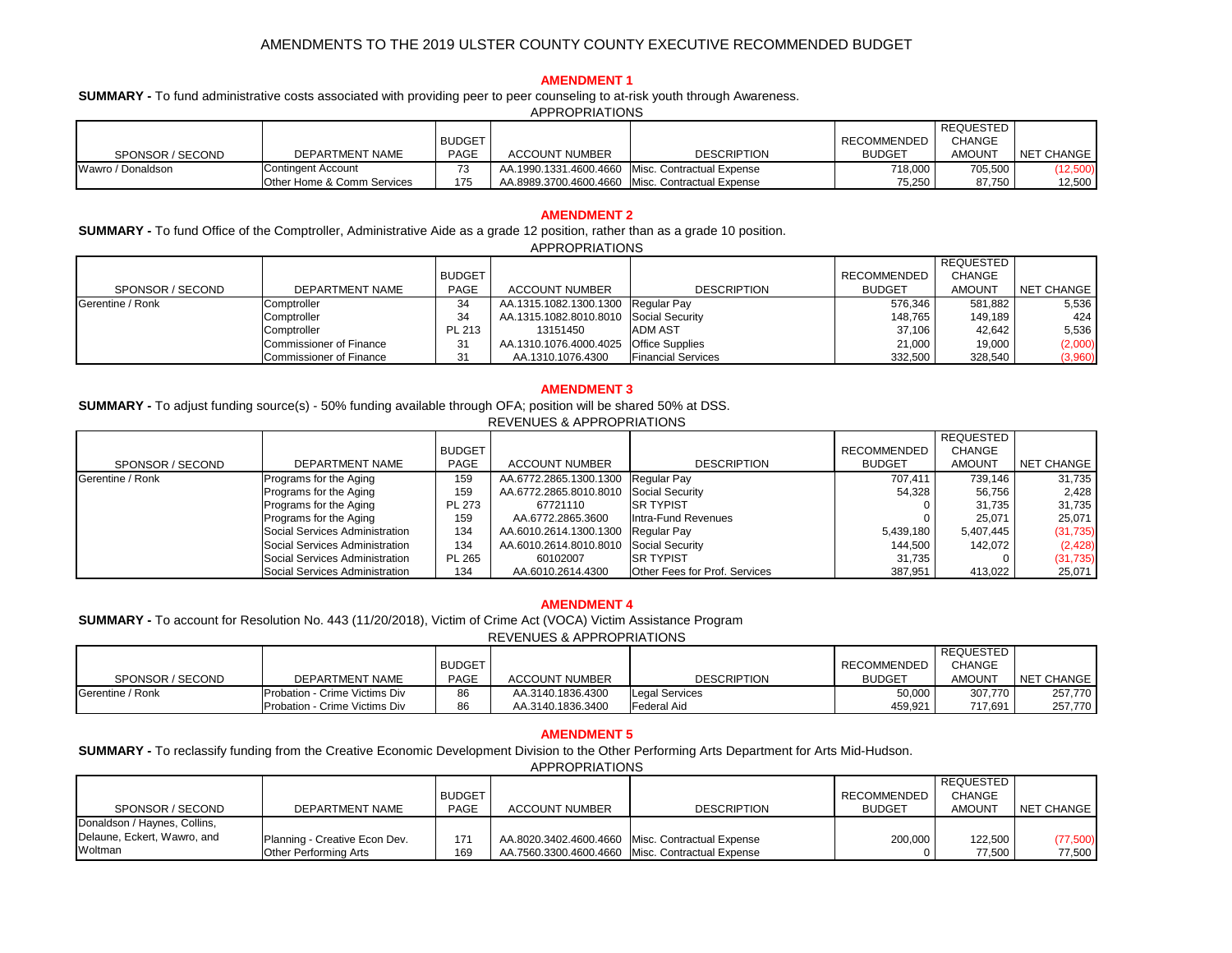|                              |                               |               | טוועוותוווויווער      |                                                    |                    |               |            |
|------------------------------|-------------------------------|---------------|-----------------------|----------------------------------------------------|--------------------|---------------|------------|
|                              |                               |               |                       |                                                    |                    | REQUESTED     |            |
|                              |                               | <b>BUDGET</b> |                       |                                                    | <b>RECOMMENDED</b> | <b>CHANGE</b> |            |
| SPONSOR / SECOND             | DEPARTMENT NAME               | <b>PAGE</b>   | <b>ACCOUNT NUMBER</b> | <b>DESCRIPTION</b>                                 | <b>BUDGET</b>      | <b>AMOUNT</b> | NET CHANGE |
| Donaldson / Haynes, Collins, |                               |               |                       |                                                    |                    |               |            |
| Delaune, Eckert, Wawro, and  | Planning - Creative Econ Dev. | 171           |                       | AA.8020.3402.4600.4660   Misc. Contractual Expense | 200,000            | 181,250       | (18, 750)  |
| Woltman                      | Contingent Account            | 73            |                       | AA.1990.1331.4600.4660   Misc. Contractual Expense | 718,000            | 736,750       | 18,750     |

|                              |                               |               | <b>APPROPRIATIONS</b> |                                                    |                    |                  |            |
|------------------------------|-------------------------------|---------------|-----------------------|----------------------------------------------------|--------------------|------------------|------------|
|                              |                               |               |                       |                                                    |                    | <b>REQUESTED</b> |            |
|                              |                               | <b>BUDGET</b> |                       |                                                    | <b>RECOMMENDED</b> | <b>CHANGE</b>    |            |
| SPONSOR / SECOND             | DEPARTMENT NAME               | <b>PAGE</b>   | <b>ACCOUNT NUMBER</b> | <b>DESCRIPTION</b>                                 | <b>BUDGET</b>      | <b>AMOUNT</b>    | NET CHANGE |
| Donaldson / Haynes, Collins, |                               |               |                       |                                                    |                    |                  |            |
| Delaune, Eckert, Wawro, and  | Planning - Creative Econ Dev. | 171           |                       | AA.8020.3402.4600.4660   Misc. Contractual Expense | 200,000            | 194,000          | (6,000)    |
| Woltman                      | Contingent Account            | 73            |                       | AA.1990.1331.4600.4660   Misc. Contractual Expense |                    | 6,000            | 6,000      |

|                                                                                         |                                   |               |                       |                                                    |                    | <b>REQUESTED</b> |                   |
|-----------------------------------------------------------------------------------------|-----------------------------------|---------------|-----------------------|----------------------------------------------------|--------------------|------------------|-------------------|
|                                                                                         |                                   | <b>BUDGET</b> |                       |                                                    | <b>RECOMMENDED</b> | <b>CHANGE</b>    |                   |
| SPONSOR / SECOND                                                                        | DEPARTMENT NAME                   | <b>PAGE</b>   | <b>ACCOUNT NUMBER</b> | <b>DESCRIPTION</b>                                 | <b>BUDGET</b>      | <b>AMOUNT</b>    | <b>NET CHANGE</b> |
|                                                                                         |                                   |               |                       |                                                    |                    |                  |                   |
| Rodriguez / Haynes, Collins, Delaune, Contingenct Account<br>Eckert, Wawro, and Woltman |                                   | 73            |                       | AA.1990.1331.4600.4660   Misc. Contractual Expense | 718,000            | 696,000          | (22,000)          |
|                                                                                         | <b>Other Economic Development</b> | 161           |                       | AA.6989.2870.4600.4660   Misc. Contractual Expense |                    | 22,000           | 22,000            |

|                  |                                    |               |                       |                                                    |               | REQUESTED     |            |
|------------------|------------------------------------|---------------|-----------------------|----------------------------------------------------|---------------|---------------|------------|
|                  |                                    | <b>BUDGET</b> |                       |                                                    | RECOMMENDED   | <b>CHANGE</b> |            |
| SPONSOR / SECOND | DEPARTMENT NAME                    | <b>PAGE</b>   | <b>ACCOUNT NUMBER</b> | <b>DESCRIPTION</b>                                 | <b>BUDGET</b> | AMOUNT        | NET CHANGE |
| Woltman / Ronk   | <b>Public Safety Communication</b> |               |                       | AA.3020.1800.3200.2260   Intergovernmental Charges | 75,000        | 50,000        | (25,000)   |
|                  | Contingent Account                 |               |                       | AA.1990.1331.4600.4660 Misc. Contractual Expense   | 718,000       | 693,000       | (25,000)   |

## **AMENDMENT 8**

## **AMENDMENT 7**

## **AMENDMENT 6**

**SUMMARY -** To reclassify funding for Ulster County Community Action within the Other Economic Development Department. APPROPRIATIONS

|                     |                                |               | <b>APPROPRIATIONS</b>                  |                                                     |               |                  |                   |
|---------------------|--------------------------------|---------------|----------------------------------------|-----------------------------------------------------|---------------|------------------|-------------------|
|                     |                                |               |                                        |                                                     |               | <b>REQUESTED</b> |                   |
|                     |                                | <b>BUDGET</b> |                                        |                                                     | RECOMMENDED   | <b>CHANGE</b>    |                   |
| SPONSOR / SECOND    | DEPARTMENT NAME                | <b>PAGE</b>   | <b>ACCOUNT NUMBER</b>                  | <b>DESCRIPTION</b>                                  | <b>BUDGET</b> | <b>AMOUNT</b>    | <b>NET CHANGE</b> |
| Rodriguez / Heppner | Maintenance of Roads & Bridges | 192           | DD.5110.5110.1300.1300 Regular Pay     |                                                     | 3,141,560     | 3,100,301        | (41, 259)         |
|                     | Maintenance of Roads & Bridges | 190           | DD.5010.5010.8010.8010 Social Security |                                                     | 458,754       | 455,598          | (3, 156)          |
|                     | Maintenance of Roads & Bridges | 192           | DD.5110.5110.3000                      | <b>Real Property Taxes</b>                          | 11,165,729    | 11,121,314       | (44, 415)         |
|                     |                                | <b>PL 283</b> | 51101065                               | <b>ICEO II</b>                                      | 41,259        |                  | (41, 259)         |
|                     | Leigslative Board              | 20            | AA.1010.1001.3000                      | <b>Real Property Taxes</b>                          | 50,898,893    | 50,943,308       | 44,415            |
|                     | <b>Contingent Account</b>      | 73            |                                        | AA.1990.1331.4600.4660   Misc. Contractual Expenses | 718,000       | 762,415          | 44,415            |

**SUMMARY -** To reclassify Position No. 51101065 into the Contingent Account.

**SUMMARY -** To increase funding for UPAC within the Contingent Account.

**SUMMARY -** To reclassify funding from the Creative Economic Development Division to Contingency for UPAC. APPROPRIATIONS

## **AMENDMENT 10**

## **AMENDMENT 9**

**SUMMARY -** To reduce the revenue associated with contract no. C11-00031 between Ulster County and the City of Kingston for emergency dispatch services and related records.

### APPROPRIATIONS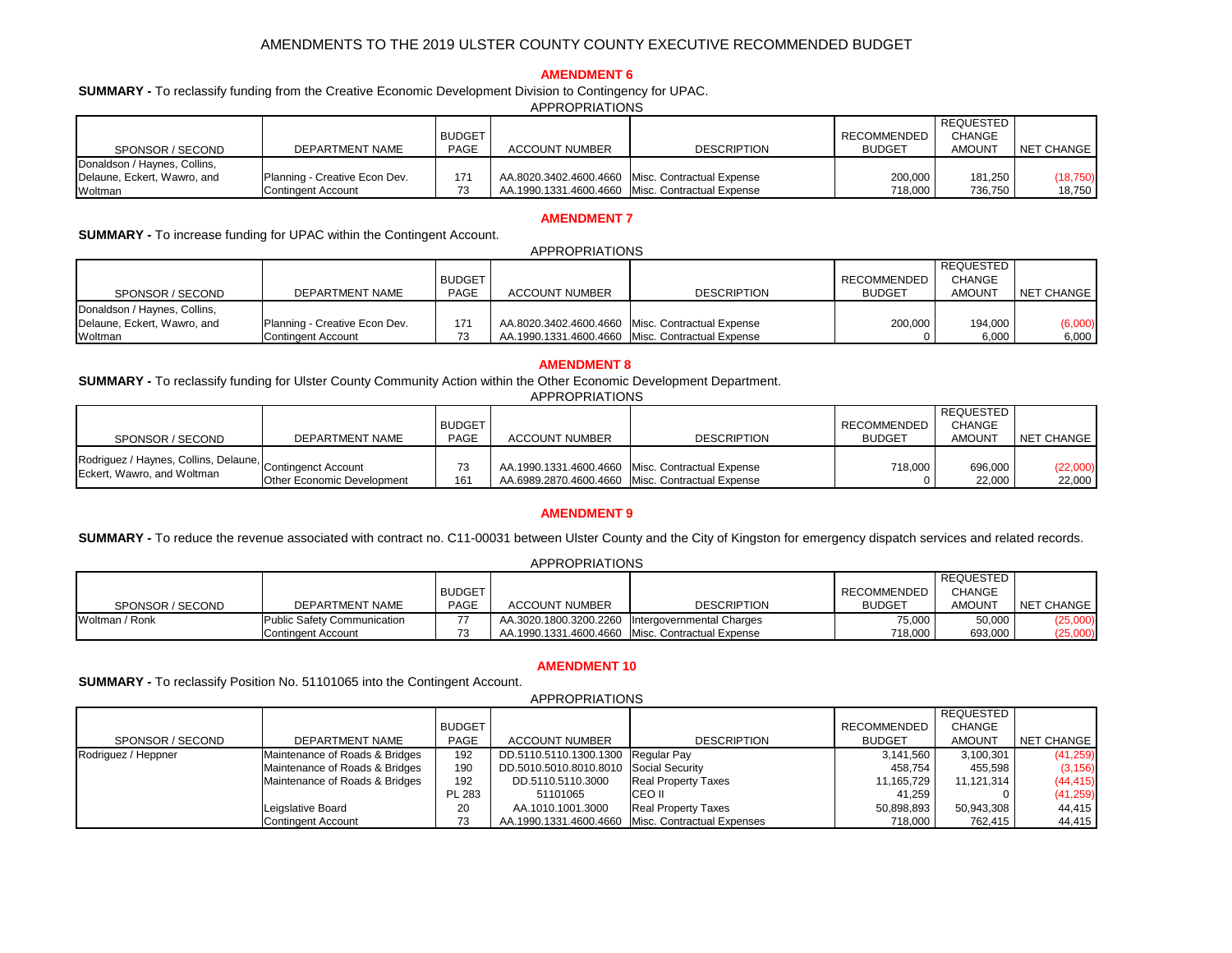|                     |                                |               |                        |                              |                    | <b>REQUESTED</b> |                   |
|---------------------|--------------------------------|---------------|------------------------|------------------------------|--------------------|------------------|-------------------|
|                     |                                | <b>BUDGET</b> |                        |                              | <b>RECOMMENDED</b> | <b>CHANGE</b>    |                   |
| SPONSOR / SECOND    | <b>DEPARTMENT NAME</b>         | <b>PAGE</b>   | <b>ACCOUNT NUMBER</b>  | <b>DESCRIPTION</b>           | <b>BUDGET</b>      | <b>AMOUNT</b>    | <b>NET CHANGE</b> |
| Rodriguez / Heppner | Social Services Administration | 134           | AA.6010.2614.1300.1300 | <b>Regular Pay</b>           | 5,439,180          | 5,491,542        | 52,362            |
|                     | Social Services Administration | 127           | AA.6010.2600.8000.8000 | Retirement                   | 2,621,505          | 2,629,553        | 8,048             |
|                     | Social Services Administration | 127           | AA.6010.2600.8020      | <b>Health Insurance</b>      | 5,820,443          | 5,836,654        | 16,211            |
|                     | Social Services Administration | 134           | AA.6010.2614.8010.8010 | Social Security              | 434,514            | 438,520          | 4,006             |
|                     | Social Services Administration | <b>PL 265</b> | 60102008               | <b>ISR CSWKR</b>             |                    | 52,362           | 52,362            |
|                     | Social Services Administration | 140           | AA.6010.2637.1300.1300 | Regular Pay                  | 229,515            | 253,941          | 24,426            |
|                     | Social Services Administration | 140           | AA.6010.2637.8010.8010 | Social Security              | 17,559             | 19,428           | 1,869             |
|                     | Social Services Administration | <b>PL 268</b> | 60102006               | <b>AST RST JUST COORD</b>    | 24,994             | 49,420           | 24,426            |
|                     | Social Services Administration | 134           | AA.6010.2614.1410.1410 | <b>Overtime</b>              | 145,000            | 140,000          | (5,000)           |
|                     | Social Services Administration | 134           | AA.6010.2614.4000      | <b>Supplies</b>              | 45,100             | 37,600           | (7,500)           |
|                     | Social Services Administration | 134           | AA.6010.2614.4200      | Building Maint. & Repair     | 93,323             | 90,177           | (3, 146)          |
|                     | Social Services Administration | 134           | AA.6010.2614.4300      | <b>Professional Services</b> | 387,951            | 370,451          | (17,500)          |
|                     | Social Services Administration | 127           | AA.6010.2600.3300      | State Aid                    | 10,809,332         | 10,845,685       | 36,353            |
|                     | Social Services Administration | 127           | AA.6010.2600.3400      | <b>Federal Aid</b>           | 17,052,591         | 17,090,014       | 37,423            |

|                    |                                |               |                       |                                                    |                    | REQUESTED     |            |
|--------------------|--------------------------------|---------------|-----------------------|----------------------------------------------------|--------------------|---------------|------------|
|                    |                                | <b>BUDGET</b> |                       |                                                    | <b>RECOMMENDED</b> | <b>CHANGE</b> |            |
| SPONSOR / SECOND   | DEPARTMENT NAME                | <b>PAGE</b>   | <b>ACCOUNT NUMBER</b> | <b>DESCRIPTION</b>                                 | <b>BUDGET</b>      | <b>AMOUNT</b> | NET CHANGE |
| Archer / Rodriguez | 'Planning - Creative Econ Dev. | 171           |                       | AA.8020.3402.4600.4660   Misc. Contractual Expense | 200,000            | 109,250       | (90, 750)  |
|                    | <b>Contingent Account</b>      | 73            |                       | AA.1990.1331.4600.4660   Misc. Contractual Expense | 718,000            | 808,750       | 90,750     |

|                  |                    |               |                       |                                                    |               | <b>REQUESTED</b> |            |
|------------------|--------------------|---------------|-----------------------|----------------------------------------------------|---------------|------------------|------------|
|                  |                    | <b>BUDGET</b> |                       |                                                    | RECOMMENDED   | <b>CHANGE</b>    |            |
| SPONSOR / SECOND | DEPARTMENT NAME    | <b>PAGE</b>   | <b>ACCOUNT NUMBER</b> | <b>DESCRIPTION</b>                                 | <b>BUDGET</b> | <b>AMOUNT</b>    | NET CHANGE |
| Archer / Bartels | Planning           | 170           |                       | AA.8020.3400.4300.4505   Misc. Contractual Expense | 438,000       | 238,000          | (200,000)  |
|                  | Contingent Account | 73<br>ັບ      |                       | AA.1990.1331.4600.4660   Misc. Contractual Expense | 718,000       | 918,000          | 200,000    |

|                          |                                      |               |                       |                                                    |                    | REQUESTED     |            |
|--------------------------|--------------------------------------|---------------|-----------------------|----------------------------------------------------|--------------------|---------------|------------|
|                          |                                      | <b>BUDGET</b> |                       |                                                    | <b>RECOMMENDED</b> | <b>CHANGE</b> |            |
| SPONSOR / SECOND         | <b>DEPARTMENT NAME</b>               | <b>PAGE</b>   | <b>ACCOUNT NUMBER</b> | <b>DESCRIPTION</b>                                 | <b>BUDGET</b>      | <b>AMOUNT</b> | NET CHANGE |
| <b>Petit / Rodriguez</b> | <b>Other Home &amp; Comm Service</b> | 175           |                       | AA.8989.3700.4600.4660   Misc. Contractual Expense | 75,250             | 80,250        | 5,000      |
|                          | <b>Contingent Account</b>            |               |                       | AA.1990.1331.4600.4660   Misc. Contractual Expense | 718,000            | 713,000       | (5,000)    |

# **AMENDMENT 12**

**SUMMARY -** To reclassify funding for the Creative Economic Development Division into the Contingent Account.

## **AMENDMENT 11**

**SUMMARY -** To fund one new position and to amend the start date of another position within the Social Services Administration Department. APPROPRIATIONS

## **AMENDMENT 13**

**SUMMARY -** To reclassify funding for the "Town Economic Development Match" into the Contingent Account.

APPROPRIATIONS

| <b>APPROPRIATIONS</b> |
|-----------------------|
|-----------------------|

# **AMENDMENT 14**

**SUMMARY -** To fund the Don't Be a Monster program within Ulster County.

APPROPRIATIONS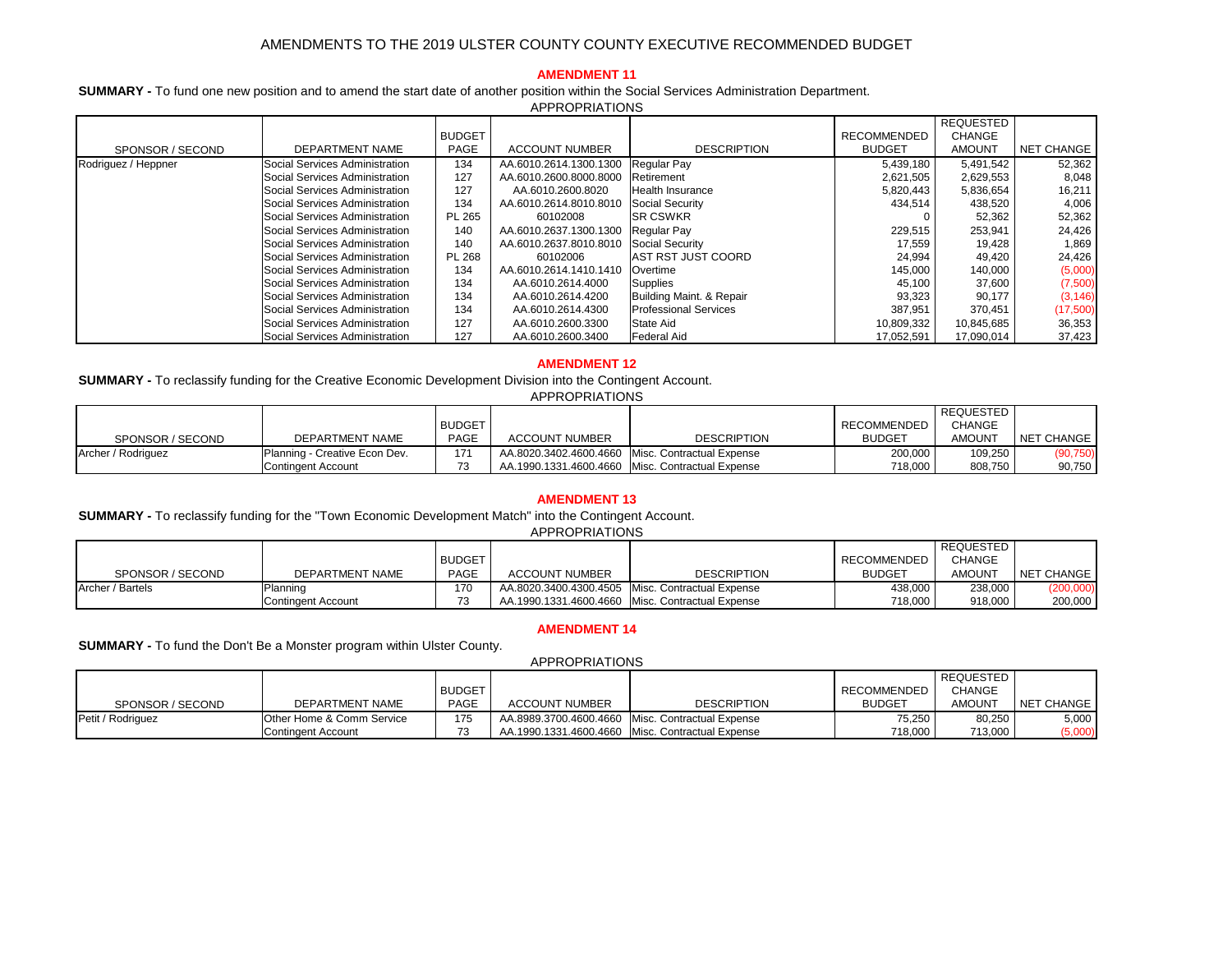|                    |                            |               |                                              |                                                    |                    | <b>REQUESTED</b> |            |
|--------------------|----------------------------|---------------|----------------------------------------------|----------------------------------------------------|--------------------|------------------|------------|
|                    |                            | <b>BUDGET</b> |                                              |                                                    | <b>RECOMMENDED</b> | <b>CHANGE</b>    |            |
| SPONSOR / SECOND   | <b>DEPARTMENT NAME</b>     | <b>PAGE</b>   | <b>ACCOUNT NUMBER</b>                        | <b>DESCRIPTION</b>                                 | <b>BUDGET</b>      | <b>AMOUNT</b>    | NET CHANGE |
| Greene / Rodriguez | <b>Enviornment Control</b> | 173           | AA.8090.3552.4300.4505 Professional Services |                                                    | 74,000丨            | 120,600          | 46,600     |
|                    | Contingent Account         | 73            |                                              | AA.1990.1331.4600.4660   Misc. Contractual Expense | 718,000            | 671,400          | (46,600)   |

|                  |                           |               |                       |                                                             |               | REQUESTED     |            |  |  |  |
|------------------|---------------------------|---------------|-----------------------|-------------------------------------------------------------|---------------|---------------|------------|--|--|--|
|                  |                           | <b>BUDGET</b> |                       |                                                             | RECOMMENDED   | <b>CHANGE</b> |            |  |  |  |
| SPONSOR / SECOND | <b>DEPARTMENT NAME</b>    | <b>PAGE</b>   | <b>ACCOUNT NUMBER</b> | <b>DESCRIPTION</b>                                          | <b>BUDGET</b> | <b>AMOUNT</b> | NET CHANGE |  |  |  |
| Petit / Heppner  | <b>Public Health</b>      | 109           |                       | AA.4010.2215.4300.4505   Professional Services - Other Fees | 73,500        | 82,000        | 8,500      |  |  |  |
|                  | <b>Contingent Account</b> | 73            |                       | AA.1990.1331.4600.4660 Misc. Contractual Expense            | 718,000       | 709,500       | (8,500)    |  |  |  |

|                    |                                       |               |                                                    |                    |               | <b>REQUESTED</b> |            |
|--------------------|---------------------------------------|---------------|----------------------------------------------------|--------------------|---------------|------------------|------------|
|                    |                                       | <b>BUDGET</b> |                                                    |                    | RECOMMENDED   | <b>CHANGE</b>    |            |
| SPONSOR / SECOND   | <b>DEPARTMENT NAME</b>                | <b>PAGE</b>   | <b>ACCOUNT NUMBER</b>                              | <b>DESCRIPTION</b> | <b>BUDGET</b> | <b>AMOUNT</b>    | NET CHANGE |
| Archer / Donaldson | Clerk of the Legislative Board        | 21            | AA.1040.1006.1300.1300 Regular Pay                 |                    | 372,180       | 434,859          | 62,679     |
|                    | Clerk of the Legislative Board        | 21            | AA.1040.1006.8000.8000 Retirement                  |                    | 76,080        | 85,714           | 9,634      |
|                    | Clerk of the Legislative Board        | 21            | AA.1040.1006.8010.8010 Social Security / FICA      |                    | 36,618        | 41,413           | 4,795      |
|                    | <b>Clerk of the Legislative Board</b> | 21            | AA.1040.1006.8020                                  | Health Insurance   | 167,361       | 186,766          | 19,405     |
|                    | Clerk of the Legislative Board        | <b>PL 209</b> | <b>NEW</b>                                         | LEG FIN ANYS       |               | 62,679           | 62,679     |
|                    | Contingent Account                    | 73            | AA.1990.1331.4600.4660   Misc. Contractual Expense |                    | 718,000       | 621,487          | (96, 513)  |

|                       |                                      |               |                        |                                                    |                    | <b>REQUESTED</b> |            |
|-----------------------|--------------------------------------|---------------|------------------------|----------------------------------------------------|--------------------|------------------|------------|
|                       |                                      | <b>BUDGET</b> |                        |                                                    | <b>RECOMMENDED</b> | <b>CHANGE</b>    |            |
| SPONSOR / SECOND      | DEPARTMENT NAME                      | <b>PAGE</b>   | <b>ACCOUNT NUMBER</b>  | <b>DESCRIPTION</b>                                 | <b>BUDGET</b>      | <b>AMOUNT</b>    | NET CHANGE |
| Rodriguez / Donaldson | <b>Other Home &amp; Comm Service</b> | 175           | AA.8989.3700.4600.4660 | √ Misc. Contractual Expense                        | 75,250             | 175,250          | 100,000    |
|                       | <b>Contingent Account</b>            | 73            |                        | AA.1990.1331.4600.4660   Misc. Contractual Expense | 718,000            | 618,000          | (100,000)  |

## **AMENDMENT 16**

APPROPRIATIONS

| <b>APPROPRIATIONS</b> |  |
|-----------------------|--|
|-----------------------|--|

## **AMENDMENT 15**

**SUMMARY -** To increase funding for the Ulster County SPCA for spay/neuter services.

**SUMMARY -** To add one new position within the Clerk of the Legislature.

APPROPRIATIONS **SUMMARY -** To hire an external contractor to help coordinate Green Business volunteers, amongst other duties, within the Environment Control Department.

#### APPROPRIATIONS

## **AMENDMENT 17**

**SUMMARY -** To fund a community based Restorative Justice program beyond youth who have had police contact.

## **AMENDMENT 18, AS AMENDED**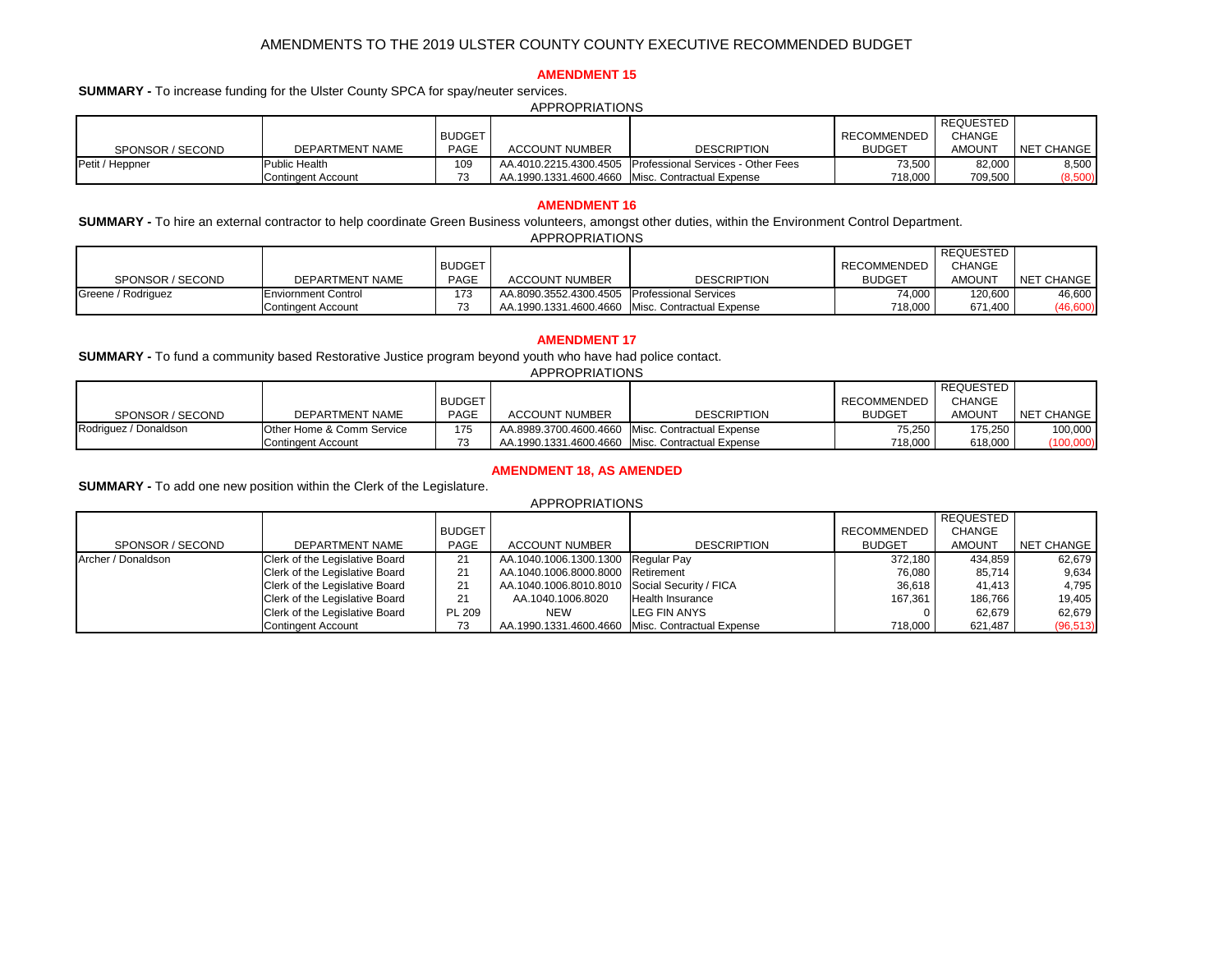|                             |                                    |               |                        |                           |                    | <b>REQUESTED</b> |                   |
|-----------------------------|------------------------------------|---------------|------------------------|---------------------------|--------------------|------------------|-------------------|
|                             |                                    | <b>BUDGET</b> |                        |                           | <b>RECOMMENDED</b> | <b>CHANGE</b>    |                   |
| SPONSOR / SECOND            | DEPARTMENT NAME                    | <b>PAGE</b>   | <b>ACCOUNT NUMBER</b>  | <b>DESCRIPTION</b>        | <b>BUDGET</b>      | <b>AMOUNT</b>    | <b>NET CHANGE</b> |
| Archer / Joseph Maloney     | <b>District Attorney</b>           | 24            | AA.1165.1031.1300.1300 | <b>Regular Pay</b>        | 2,179,155          | 2,178,715        | (440)             |
|                             | <b>District Attorney</b>           | 24            | AA.1165.1031.8010.8010 | <b>Social Security</b>    | 220,391            | 220,357          | (34)              |
|                             | <b>District Attorney</b>           | PL 211        | 11651205               | <b>AST DA</b>             | 68,458             | 68,018           | (440)             |
|                             | <b>Public Defender</b>             | 26            | AA.1170.1046.1300.1300 | Regular Pay               | 781,206            | 769,096          | (12, 110)         |
|                             | <b>Public Defender</b>             | 26            | AA.1170.1046.8010.8010 | <b>Social Security</b>    | 110,203            | 109,277          | (926)             |
|                             | <b>Public Defender</b>             | PL 213        | 11701215               | <b>AST PD</b>             | 78,415             | 66,305           | (12, 110)         |
|                             | <b>County Attorney</b>             | 44            | AA.1420.1146.1300.1300 | Regular Pay               | 930,769            | 855,988          | (74, 781)         |
|                             | <b>County Attorney</b>             | 44            | AA.1420.1146.1400.1400 | Part Time Pay             | 49,188             | 64,856           | 15,668            |
|                             | <b>County Attorney</b>             | 44            | AA.1420.1146.8010.8010 | <b>Social Security</b>    | 78,109             | 73,587           | (4,522)           |
|                             | <b>County Attorney</b>             | <b>PL 225</b> | 14201115               | <b>LGL SEC CA</b>         | 64,394             | 56,353           | (8,041)           |
|                             | <b>County Attorney</b>             | <b>PL 225</b> | 14201131               | <b>DIR RSH OP</b>         | 74,980             | 74,049           | (931)             |
|                             | <b>County Attorney</b>             | <b>PL 225</b> | 14201600               | <b>AST CO ATT</b>         | 65,809             | 23,871           | (41, 938)         |
|                             | <b>County Attorney</b>             | <b>PL 225</b> | 14201053               | <b>AST CO ATT</b>         | 49,188             | 40,985           | (8,203)           |
|                             | <b>County Attorney</b>             | 44            | AA.1420.1146.3300      | <b>State Aid</b>          | 130,150            | 121,319          | (8,831)           |
|                             | <b>Public Works Administration</b> | 50            | AA.1490.1181.1300.1300 | Regular Pay               | 627,508            | 622,231          | (5,277)           |
|                             | <b>Public Works Administration</b> | 50            | AA.1490.1181.8010.8010 | <b>Social Security</b>    | 48,753             | 48,349           | (404)             |
|                             | <b>Public Works Administration</b> | <b>PL 228</b> | 14901000               | <b>ADM SVC MGR</b>        | 71,600             | 66,323           | (5,277)           |
|                             | <b>Information Services</b>        | 68            | AA.1680.1291.1300.1300 | Regular Pay               | 2,000,564          | 1,990,038        | (10, 526)         |
|                             | <b>Information Services</b>        | 68            | AA.1680.1291.8010.8010 | <b>Social Security</b>    | 157,692            | 157,575          | (117)             |
| <b>Information Services</b> |                                    | PL 232        | 16801063               | <b>PRJ DIR IS</b>         | 78,323             | 76,797           | (1,526)           |
|                             | <b>UCAT</b>                        | 122           | AA.5630.5901.1300.1300 | Regular Pay               | 2,070,564          | 2,067,585        | (2, 979)          |
|                             | <b>UCAT</b>                        | 122           | AA.5630.5901.8010.8010 | <b>Social Security</b>    | 181,645            | 181,417          | (228)             |
|                             | <b>UCAT</b>                        | PL 256        | 56301151               | <b>DEP DIR PT</b>         | 68,001             | 65,022           | (2,979)           |
|                             | Contingent Account                 | 73            | AA.1990.1331.4600.4660 | Misc. Contractual Expense | 718,000            | 630,952          | (87, 048)         |

|                  |                                 |               |                                        |                                                    |                    | <b>REQUESTED</b> |                   |
|------------------|---------------------------------|---------------|----------------------------------------|----------------------------------------------------|--------------------|------------------|-------------------|
|                  |                                 | <b>BUDGET</b> |                                        |                                                    | <b>RECOMMENDED</b> | <b>CHANGE</b>    |                   |
| SPONSOR / SECOND | DEPARTMENT NAME                 | <b>PAGE</b>   | <b>ACCOUNT NUMBER</b>                  | <b>DESCRIPTION</b>                                 | <b>BUDGET</b>      | <b>AMOUNT</b>    | <b>NET CHANGE</b> |
| Heppner / Ronk   | Clerk of the Legislature        | 21            | AA.1040.1006.1300.1300 Regular Pay     |                                                    | 372,180            | 397,233          | 25,053            |
|                  | Clerk of the Legislative Board  | 21            | AA.1040.1006.8000.8000 Retirement      |                                                    | 76,080             | 85,714           | 1,236             |
|                  | <b>Clerk of the Legislature</b> | 21            | AA.1040.1006.8010.8010 Social Security |                                                    | 36,618             | 39,419           | 2,801             |
|                  | Clerk of the Legislative Board  | 21            | AA.1040.1006.8020                      | Health Insurance                                   | 167,361            | 169,852          | 2,491             |
|                  | <b>Clerk of the Legislature</b> | <b>PL 209</b> | 10401010                               | <b>CLERK LEG</b>                                   | 80,982             | 86,775           | 5,793             |
|                  | <b>Clerk of the Legislature</b> | <b>PL 209</b> | 10401060                               | <b>SR LEG EMP</b>                                  | 55,201             | 58,373           | 3,172             |
|                  | <b>Clerk of the Legislature</b> | <b>PL 209</b> | 10401105                               | <b>DEP CLK LEG/FIN ANLYS</b>                       | 62,679             | 70,723           | 8,044             |
|                  | <b>Clerk of the Legislature</b> | <b>PL 209</b> | 10401020                               | <b>CON SEC CHRMN LEG</b>                           | 56,376             | 56,376           | $\overline{0}$    |
|                  | <b>Clerk of the Legislature</b> |               | <b>NEW</b>                             | <b>LEG FIN ANYS</b>                                |                    | 8,044            | 8,044             |
|                  | Clerk of the Legislature        | 73            |                                        | AA.1990.1331.4600.4660   Misc. Contractual Expense | 718,000            | 686,419          | (31, 581)         |

|                         |                 |               |                                        |                                                  |               | REQUESTED     |            |
|-------------------------|-----------------|---------------|----------------------------------------|--------------------------------------------------|---------------|---------------|------------|
|                         |                 | <b>BUDGET</b> |                                        |                                                  | RECOMMENDED   | <b>CHANGE</b> |            |
| SPONSOR / SECOND        | DEPARTMENT NAME | <b>PAGE</b>   | <b>ACCOUNT NUMBER</b>                  | <b>DESCRIPTION</b>                               | <b>BUDGET</b> | <b>AMOUNT</b> | NET CHANGE |
| <b>Bartels / Archer</b> | Comptroller     | 34            | AA.1315.1082.1300.1300 Regular Pay     |                                                  | 576,346       | 606,793       | 30,447     |
|                         | Comptroller     | 34            | AA.1315.1082.8010.8010 Social Security |                                                  | 44,206        | 46,541        | 2,335      |
|                         | Comptroller     | <b>PL 219</b> | <b>NEW</b>                             | <b>IDEPUTY DIR-AUD</b>                           |               | 67,553        | 67,553     |
|                         | Comptroller     | PL 219        | 13151450                               | <b>IADM AST</b>                                  | 37,106        |               | (37, 106)  |
|                         | Comptroller     | 34            |                                        | AA.1990.1331.4600.4660 Misc. Contractual Expense | 718,000       | 685,218       | (32, 782)  |

### **AMENDMENT 20, AS AMENDED**

**SUMMARY -** To increase the regular pay of three positions within the Clerk of the Legislature and to make adjustments to two position titles. APPROPRIATIONS

### **AMENDMENT 21**

**SUMMARY -** To create the position of Deputy Director of Audit in place of the Administrative Assistant within the Office of the Comptroller. APPROPRIATIONS

## **AMENDMENT 19**

**SUMMARY -** To remove all management, non-union increases from the 2018 Adopted Budget to the 2019 Exec. Recom. Budget greater than 2%. REVENUE & APPROPRIATIONS